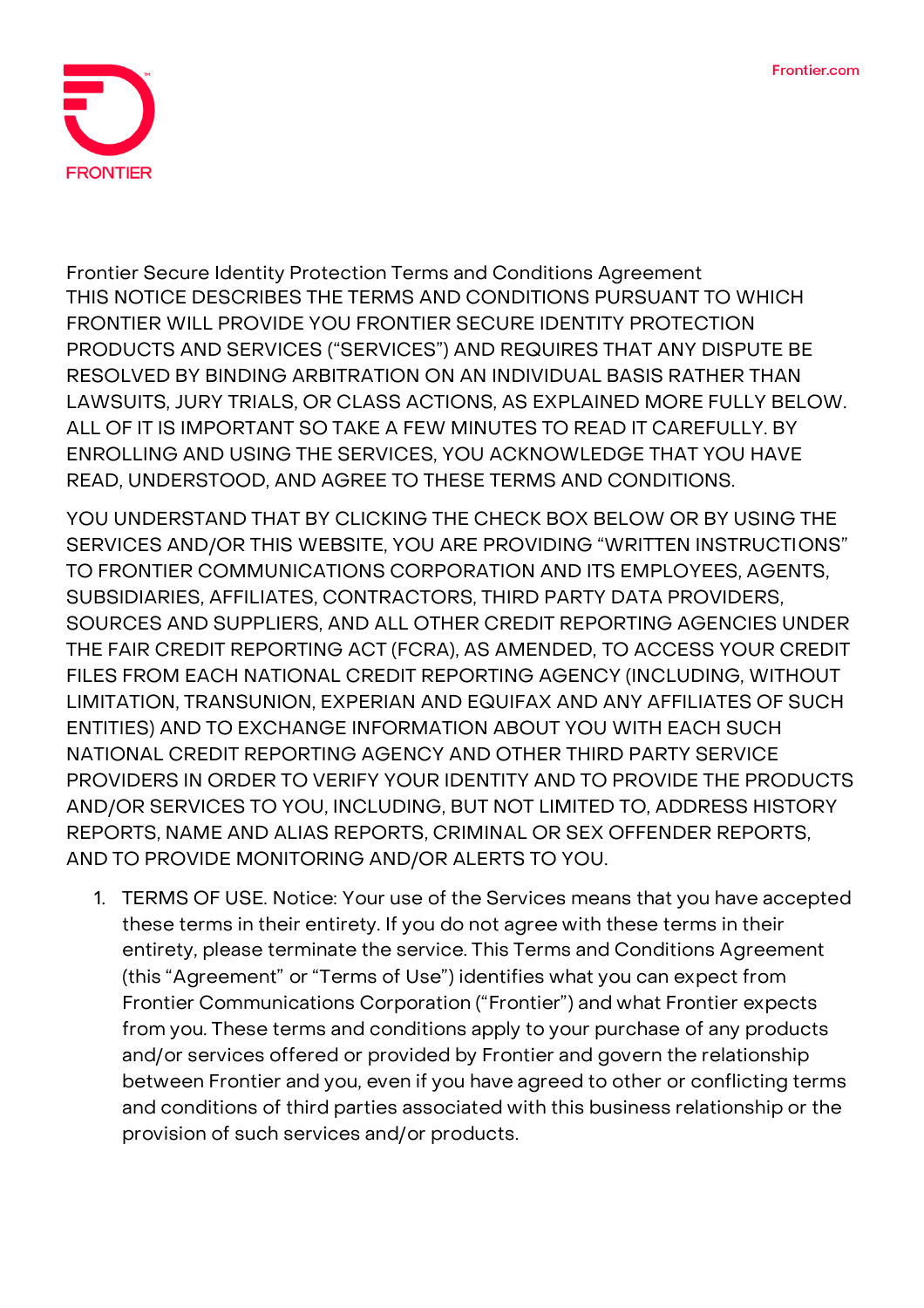

- 2. **INTRODUCTION.** Please read the following information carefully before using any of the products or services provided by the Frontier or Frontier Secure Web site (this "Site"). By accessing or using any of the Services, you acknowledge that you have read, understood, and agree to these Terms of Use and to follow all applicable laws and regulations. If you do not agree with the Terms of Use, do not use the Services. We reserve the right, in our sole discretion, to modify or update these Terms of Use at any time, and we may refuse to provide you the Services for any reason or no reason at all. Please check the Terms of Use each time you visit this Site for the most current information.
- 3. **PRIVACY AND INFORMATION SHARING.** Since it affects your use of the Services, please review our Frontier Secure Identity Protection Privacy Policy and Terms of Use. We collect, use and disclose information about you as provided in our Frontier Secure Identity Protection Privacy Policy at [https://frontier.com/corporate/privacy-policy.](https://frontier.com/corporate/privacy-policy) Our Frontier Secure Identity Protection Privacy Policy is located on the Site and is incorporated into this Agreement, and you agree to accept the terms of the Frontier Secure Identity Protection Privacy Policy as a condition to your acceptance of this Agreement.

You agree and authorize Frontier, it agents and employees, to provide your personally identifiable information (or information about your child you have enrolled) to third parties from time to time as provided in our Frontier Secure Identity Protection Privacy Policy. You waive any and all claims against Frontier, it agents and employees for the acts or omissions of these third parties with regard to the use or disclosure of such information. You further authorize Frontier, it agents and employees to obtain various information and reports about you (or about your child that you have enrolled)in order to perform our services, including, but not limited to, address history reports, name and alias reports, criminal reports, and all other relevant reports.

You agree that you will use the products and/or services to protect against or prevent actual fraud, unauthorized transactions, claims or other liabilities.

- **4. DISCLAIMER OF WARRANTIES AND LIMITATION OF LIABILITY**
	- A. NOTHING IN THESE TERMS OF USE, INCLUDING SECTIONS 4 AND 5, SHALL EXCLUDE OR LIMIT OUR WARRANTY OR LIABILITY FOR LOSSES WHICH MAY NOT BE LAWFULLY EXCLUDED OR LIMITED BY APPLICABLE LAW. SOME JURISDICTIONS DO NOT ALLOW THE EXCLUSION OF CERTAIN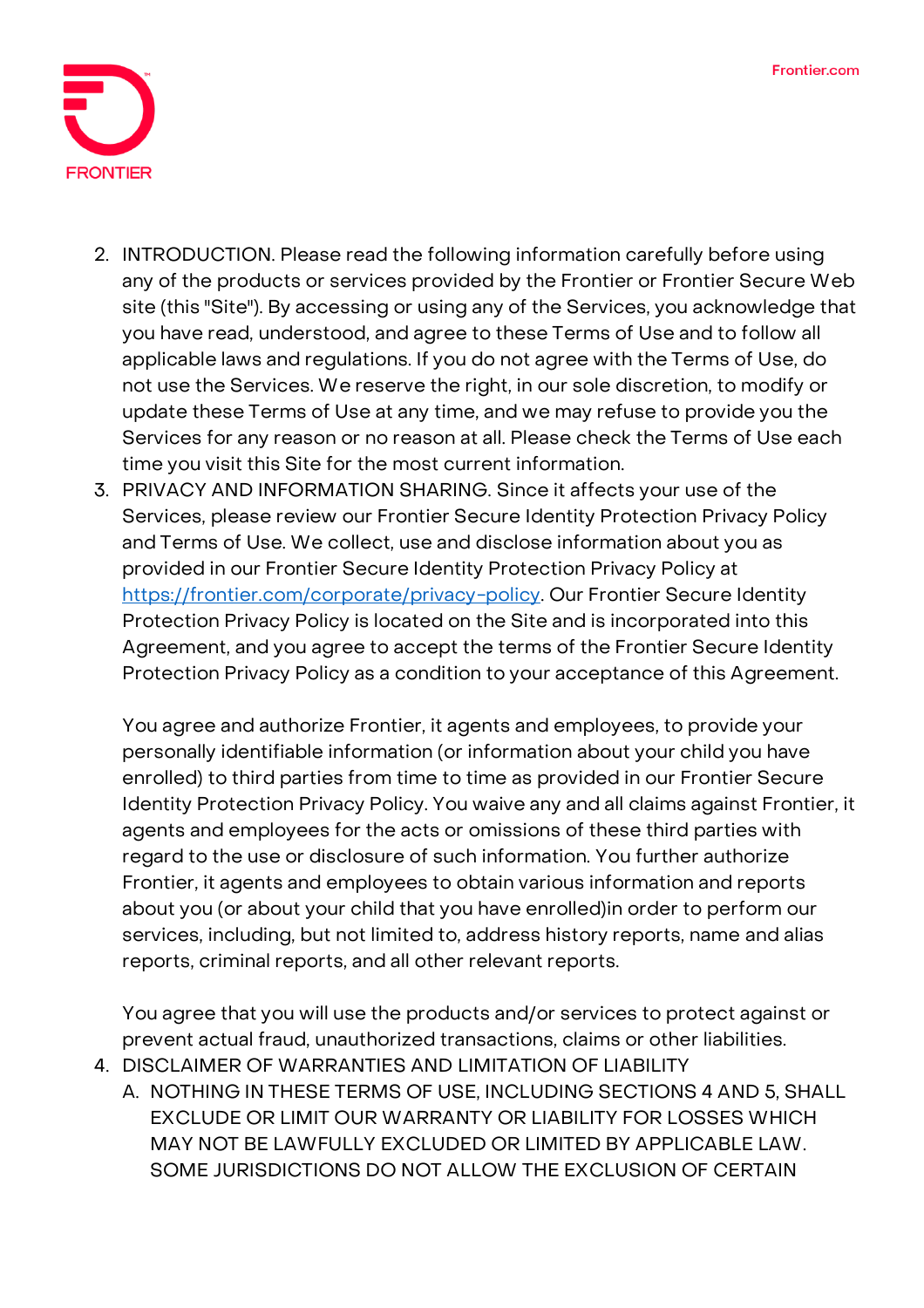

WARRANTIES OR CONDITIONS OR THE LIMITATION OR EXCLUSION OF LIABILITY FOR LOSS OR DAMAGE CAUSED BY NEGLIGENCE, BREACH OF CONTRACT OR BREACH OF IMPLIED TERMS, OR INCIDENTAL OR CONSEQUENTIAL DAMAGES. ACCORDINGLY, ONLY THE LIMITATIONS WHICH ARE LAWFUL IN YOUR JURISDICTION WILL APPLY TO YOU AND OUR LIABILITY WILL BE LIMITED TO THE MAXIMUM EXTENT PERMITTED BY LAW.

B. OUR SITE, INCLUDING ALL CONTENT, MEMBERSHIPS, PRODUCTS AND SERVICES MADE AVAILABLE ON OR ACCESSED THROUGH THIS SITE, IS PROVIDED TO YOU "AS IS". TO THE FULLEST EXTENT PERMISSIBLE UNDER APPLICABLE LAW, NEITHER FRONTIER NOR ITS AFFILIATES NOR ANY OF ITS THIRD PARTY SERVICE PROVIDERS OR LICENSORS ("SERVICE PROVIDERS") MAKE ANY REPRESENTATIONS OR WARRANTIES OF ANY KIND WHATSOEVER AS TO THE CONTENT, MEMBERSHIPS, PRODUCTS OR SERVICES AVAILABLE ON OR ACCESSED THROUGH THE SITE, THAT A USER WILL HAVE CONTINUOUS, UNINTERRUPTED OR SECURE ACCESS TO OUR SITE, MEMBERSHIPS, PRODUCTS OR SERVICES OR THAT OUR SITE, MEMBERSHIPS, PRODUCTS OR SERVICES WILL BE ERROR-FREE. IN ADDITION, FRONTIER AND ITS AFFILIATES AND SERVICE PROVIDERS DISCLAIM ALL EXPRESS OR IMPLIED WARRANTIES, INCLUDING TITLE, MERCHANTABILITY, AND FITNESS FOR A PARTICULAR PURPOSE, NON-INFRINGEMENT AND INFORMATIONAL CONTENT. THEREFORE, YOU AGREE THAT YOUR ACCESS TO, AND USE OF, OUR SITE, MEMBERSHIPS, PRODUCTS, SERVICES AND CONTENT ARE AT YOUR OWN RISK. BY USING OUR SERVICES AND OUR SITE, YOU ACKNOWLEDGE AND AGREE THAT NEITHER FRONTIER NOR ITS AFFILIATES AND SERVICE PROVIDERS HAVE ANY LIABILITY TO YOU (WHETHER BASED IN CONTRACT, TORT, STRICT LIABILITY OR OTHERWISE) FOR ANY DIRECT, INDIRECT, INCIDENTAL, CONSEQUENTIAL OR SPECIAL DAMAGES ARISING OUT OF OR IN ANY WAY CONNECTED WITH YOUR ACCESS TO OR USE OF OUR SITE, CONTENT, MEMBERSHIPS, PRODUCTS OR SERVICES (EVEN IF WE HAVE BEEN ADVISED OF THE POSSIBILITY OF SUCH DAMAGES), INCLUDING LIABILITY ASSOCIATED WITH ANY VIRUSES WHICH MAY INFECT YOUR COMPUTER EQUIPMENT.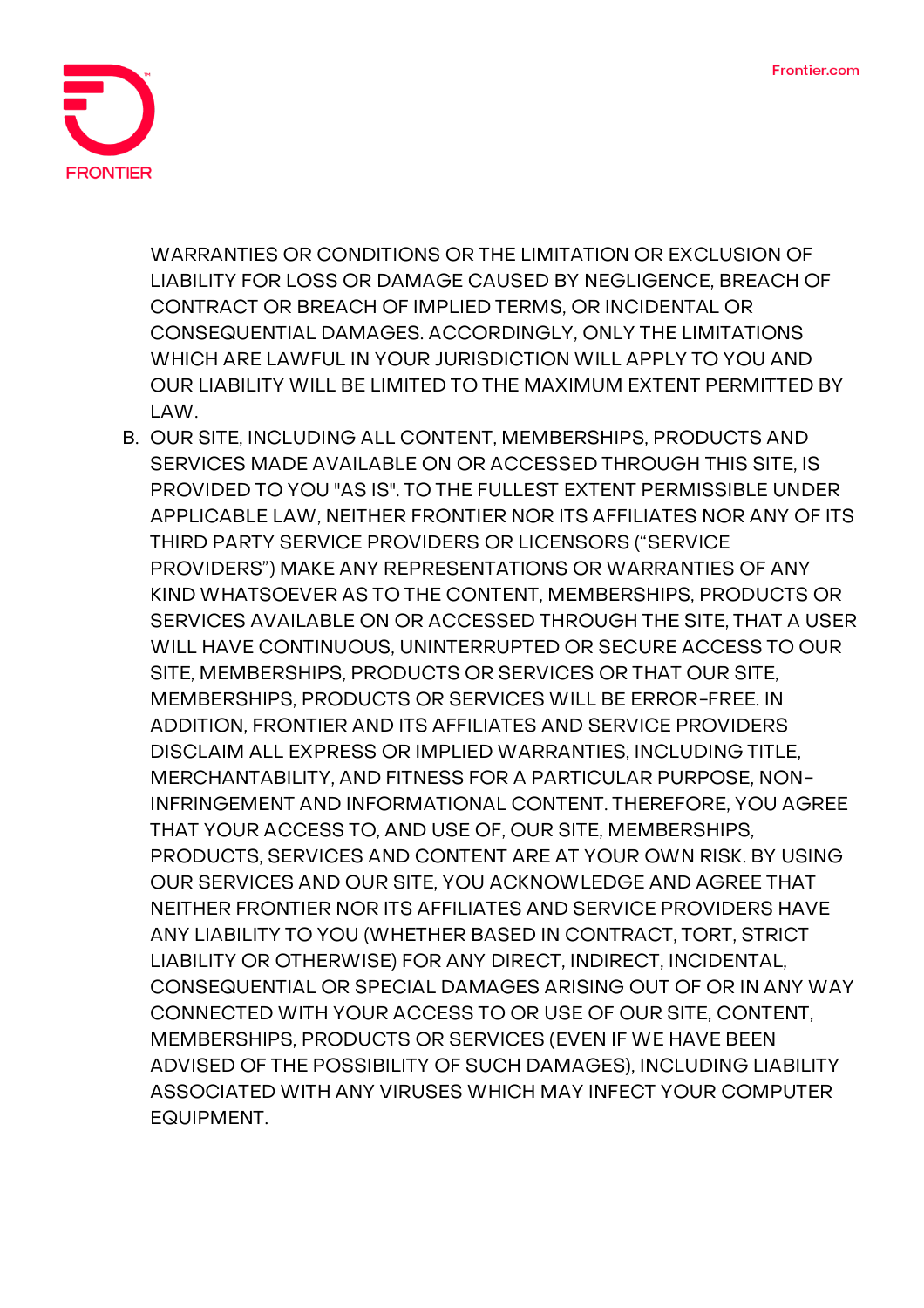

- C. NO ADVICE OR INFORMATION, WHETHER ORAL OR WRITTEN, OBTAINED BY YOU FROM US OR THROUGH OR FROM THE SERVICES SHALL CREATE ANY WARRANTY NOT EXPRESSLY STATED IN THIS AGREEMENT.
- D. We are not a credit repair organization, or similarly regulated organization under other applicable laws, and do not provide credit repair advice.
- E. Our credit monitoring offerings monitor only the credit file associated with the purchasing consumer, and do not monitor, compare or cross-reference the credit file associated with the purchasing consumer to any other credit file(s) maintained by the applicable credit bureau(s).
- **5. LIMITATION OF LIABILITY**
	- A. SUBJECT TO SECTION 4 ABOVE, YOU EXPRESSLY UNDERSTAND AND AGREE THAT WE AND OUR SUBSIDIARIES AND AFFILIATES, AND OUR LICENSORS AND SERVICE PROVIDERS SHALL NOT BE LIABLE TO YOU FOR:
		- 1. ANY DIRECT, INDIRECT, INCIDENTAL, SPECIAL CONSEQUENTIAL OR EXEMPLARY DAMAGES WHICH MAY BE INCURRED BY YOU, HOWEVER CAUSED AND UNDER ANY THEORY OF LIABILITY. THIS SHALL INCLUDE, BUT NOT BE LIMITED TO, ANY LOSS OF PROFIT (WHETHER INCURRED DIRECTLY OR INDIRECTLY), ANY LOSS OF GOODWILL OR BUSINESS REPUTATION, ANY LOSS OF DATA SUFFERED, COST OF PROCUREMENT OF SUBSTITUTE GOODS OR SERVICES, OR OTHER INTANGIBLE LOSS; OR
		- 2. ANY LOSS OR DAMAGE WHICH MAY BE INCURRED BY YOU, INCLUDING BUT NOT LIMITED TO LOSS OR DAMAGE AS A RESULT OF:
			- 1. ANY RELIANCE PLACED BY YOU ON THE COMPLETENESS, ACCURACY OR EXISTENCE OF ANY ADVERTISING, OR AS A RESULT OF ANY RELATIONSHIP OR TRANSACTION BETWEEN YOU AND ANY ADVERTISER OR SPONSOR WHOSE ADVERTISING APPEARS ON THE SERVICES OR SITE;
			- 2. ANY CHANGES WHICH WE MAY MAKE TO THE SERVICES, OR FOR ANY PERMANENT OR TEMPORARY CESSATION IN THE PROVISION OF THE SERVICES (OR ANY FEATURES WITHIN THE SERVICES);
			- 3. THE DELETION OF, CORRUPTION OF, OR FAILURE TO STORE, ANY CONTENT AND OTHER COMMUNICATIONS DATA MAINTAINED OR TRANSMITTED BY OR THROUGH YOUR USE OF THE SERVICES;
			- 4. YOUR FAILURE TO PROVIDE US WITH ACCURATE ACCOUNT INFORMATION; OR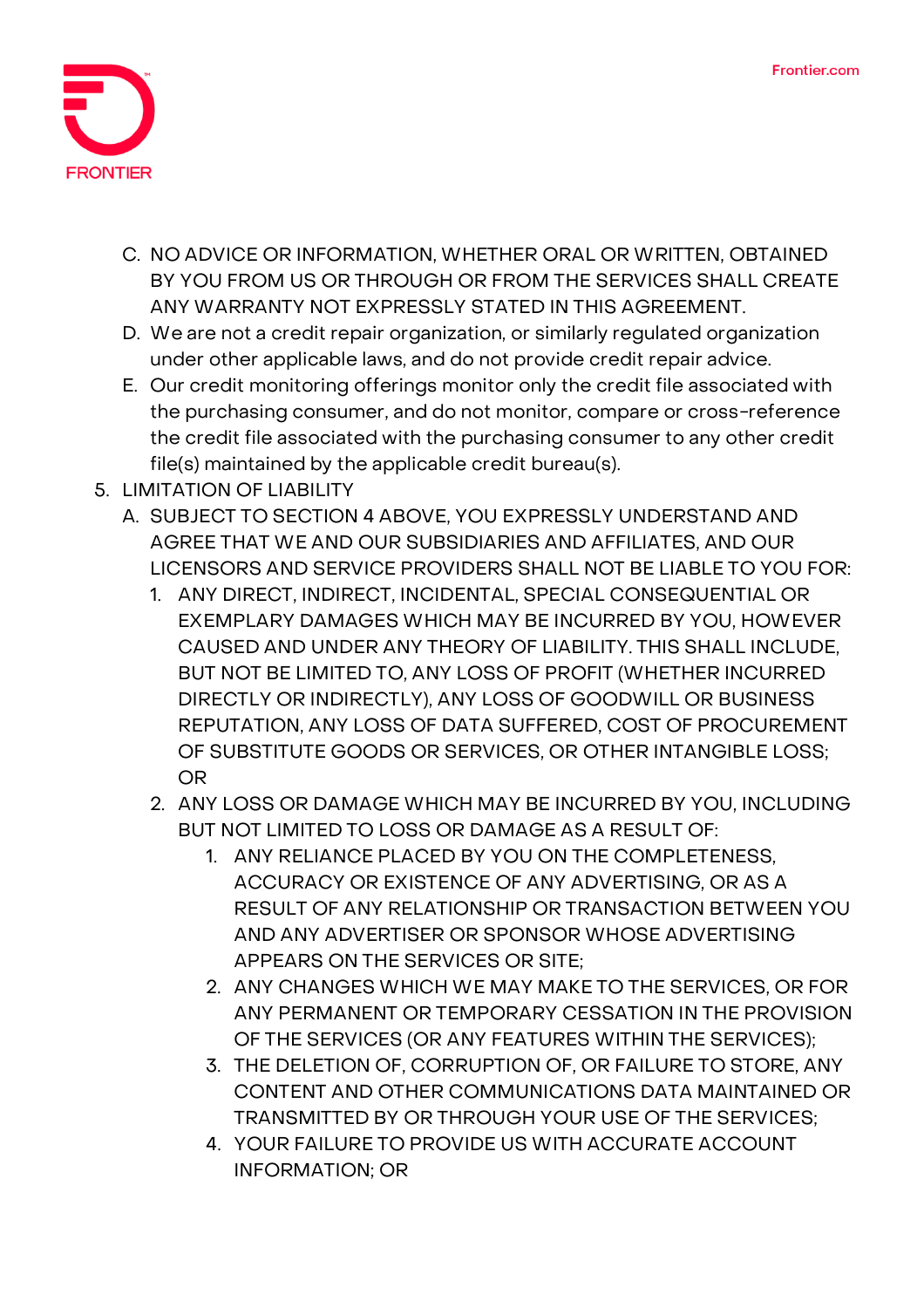

- 5. YOUR FAILURE TO KEEP YOUR PASSWORD OR ACCOUNT DETAILS SECURE AND CONFIDENTIAL.
- B. THE LIMITATIONS ON OUR LIABILITY TO YOU IN SECTION 4 ABOVE SHALL APPLY WHETHER OR NOT WE HAVE BEEN ADVISED OF OR SHOULD HAVE BEEN AWARE OF THE POSSIBILITY OF ANY SUCH LOSSES ARISING.
- 6. **PAYMENT AND BILLING.** In the event that we bill you directly (that is, you are not billed by one of our third party service providers), you agree that you will make any required payments to us on a timely basis on a monthly or annual basis (as determined by you when you enroll). You authorize us to bill your credit card or other account that you have designated unless you tell us in advance to cancel your order. In the case of direct payment, you authorize us to: (1) charge your credit card, (2) automatically charge your credit card on a monthly or annual basis for your recurring monthly or annual renewals, as the case may be, and (3) obtain automatic updates for any expiring credit cards you have provided Frontier. Monthly or annual fees and renewal fees will be billed at the rate agreed to at purchase. At cancellation, your Frontier Secure account will be inactivated and you will no longer be able to log into our Site and/or have any access to the Services. Except in the case of annual subscription commitments you have agreed to, which shall be nonrefundable, as permitted by law, if you cancel, you agree that fees for the first month of Service and any start-up costs associated with setting up your account ("Start-up Costs") shall be nonrefundable, as permitted by law. With the exception of any subscription commitments agreed by you, if you paid fees in advance for any period longer than one month, then you may, with the exception of fees for the first month of Service and any Start-up Costs, obtain a refund on a pro rata basis for the period remaining after you cancel.
- 7. **UNSOLICITED IDEA SUBMISSION POLICY.** When you provide us with comments, suggestions, or ideas (collectively, "Feedback"), such Feedback is not considered confidential and becomes the property of Frontier. We are not obligated to you if you provide such Feedback. We are free to use, copy, or distribute the Feedback to others for any purpose.
- 8. **INTERNATIONAL USE.** Because you can access this Site and use the Services internationally, you agree to follow all local rules about the Internet, data, e-mail, and privacy. Specifically, you agree to follow all laws that apply to transmitting technical data exported from the United States or the country of your residence.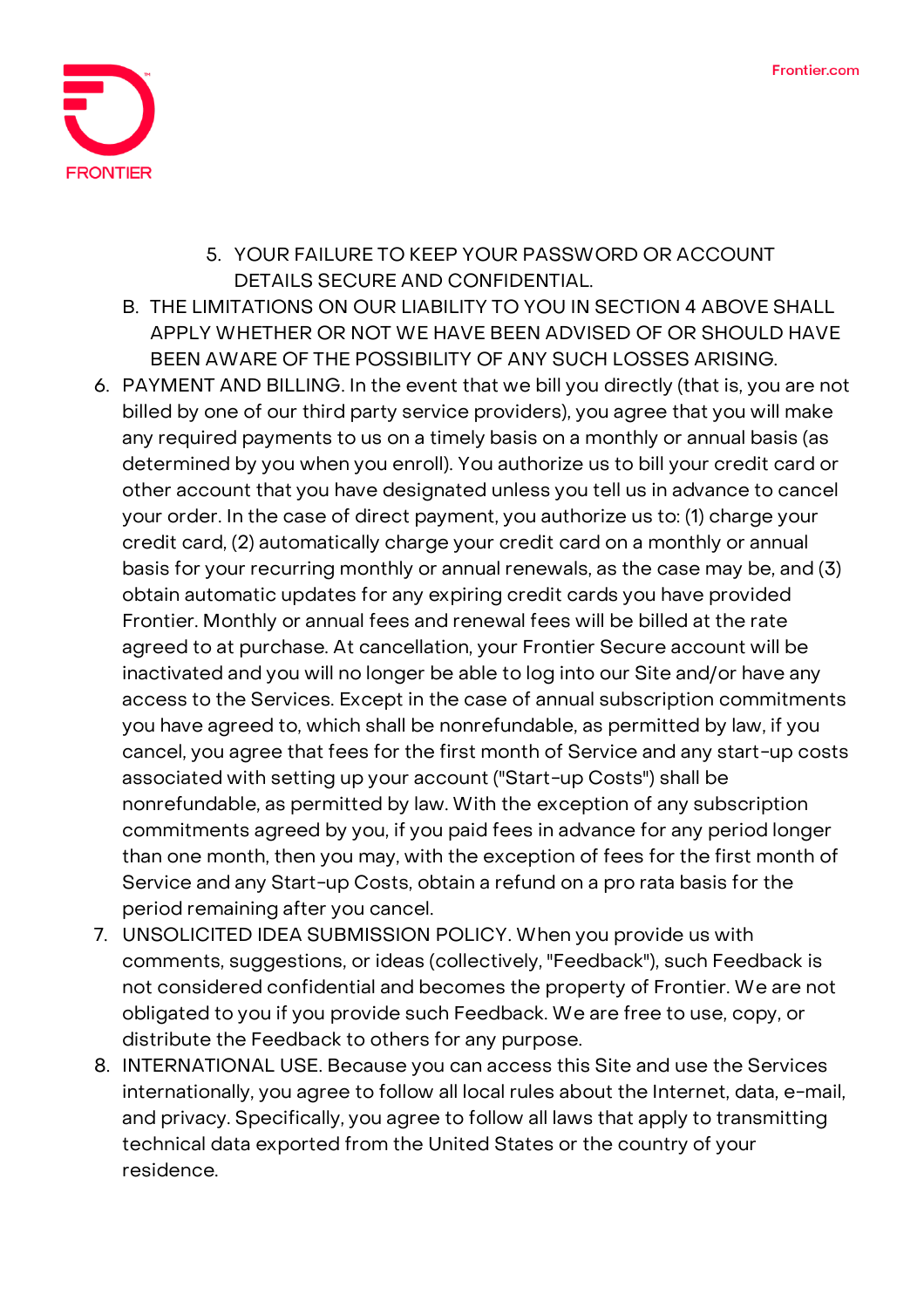

9. **FAIR CREDIT REPORTING ACT.** The Fair Credit Reporting Act allows you to obtain from each credit reporting agency a disclosure of all the information in your credit file at the time of the request. Full disclosure of information in your file at a credit reporting agency must be obtained directly from such credit reporting agency. The credit reports provided or requested through our Site are not intended to constitute the disclosure of information by a credit reporting agency as required by the Fair Credit Reporting Act or similar laws.

Under the Fair Credit Reporting Act you are entitled to receive an annual free disclosure of your credit report from each of the national credit reporting agencies. To request your free annual report under the FCRA, you must go to www.annualcreditreport.com. You can also contact the central source to request this free annual disclosure by calling toll free 1.877.322.8228 or by using the mail request form available at the central source Website.

You are entitled to receive a free copy of your credit report from a credit reporting agency if:

- You have been denied or were otherwise notified of an adverse action related to credit, insurance, employment, or a government granted license or other government granted benefit within the past sixty (60) days based on information in a credit report provided by such agency.
- You have been denied house/apartment rental or were required to pay a higher deposit than usually required within the past sixty (60) days based on information in a credit report provided by such agency.
- You certify in writing that you are unemployed and intend to apply for employment during the sixty (60) day period beginning on the date on which you made such certification.
- You certify in writing that you are a recipient of public welfare assistance.
- You certify in writing that you have reason to believe that your file at such credit reporting agency contains inaccurate information due to fraud.

In addition, if you reside in the state of Colorado, Maine, Maryland, Massachusetts, New Jersey, or Vermont, you are entitled to receive a free copy of your credit report once a year and if you reside in the state of Georgia, you are entitled to receive a free copy of your credit report twice a year. For Illinois residents, credit reporting agencies are required by law to give you a copy of your credit record upon request at no charge or for a nominal fee. Otherwise, a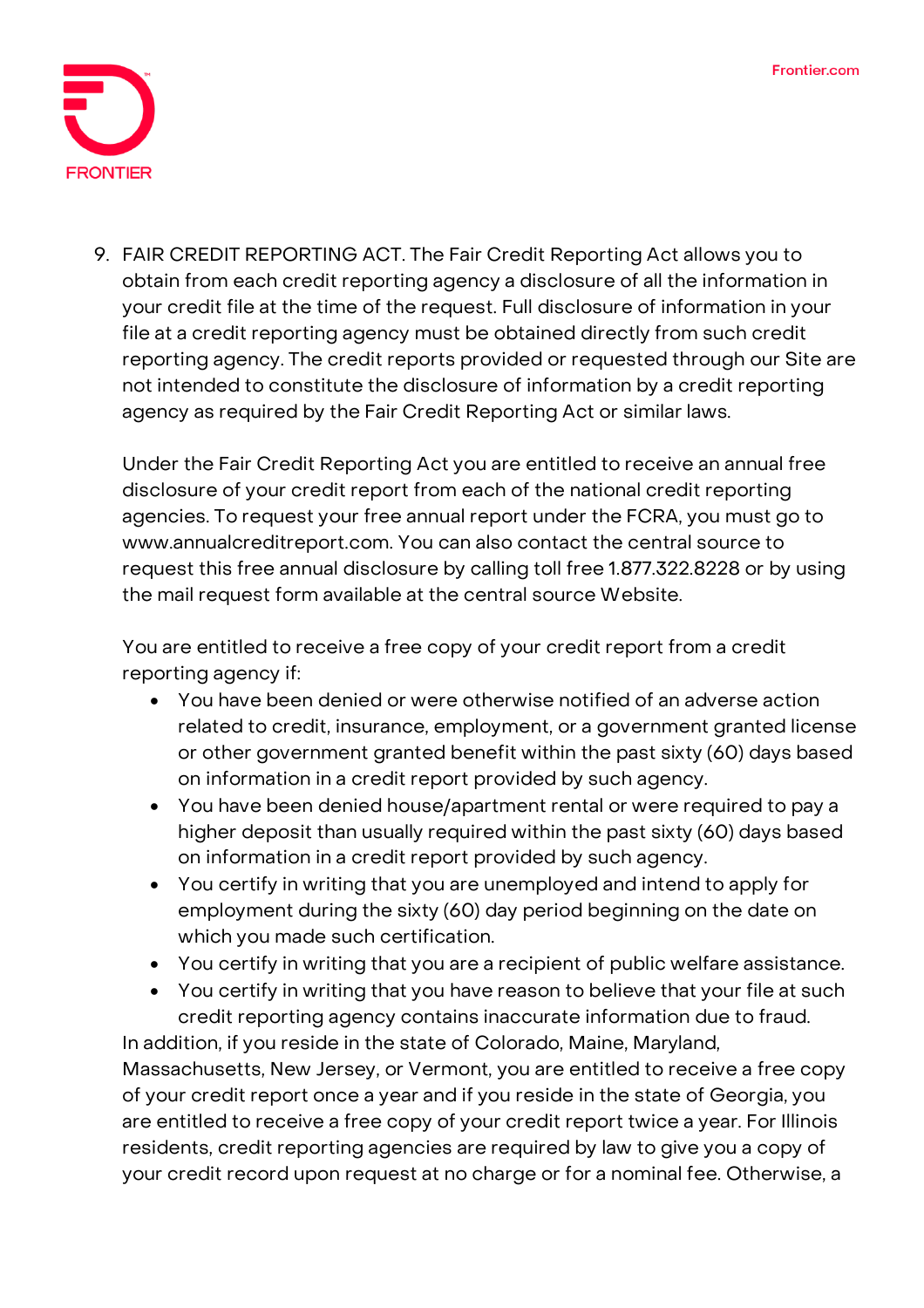

consumer reporting agency may impose a reasonable charge for providing you with a copy of your credit report.

The Fair Credit Reporting Act provides that you may dispute inaccurate or incomplete information in your credit report. YOU ARE NOT REQUIRED TO PURCHASE YOUR CREDIT REPORT FROM ANY OF THE CREDIT BUREAUS IN ORDER TO DISPUTE INACCURATE OR INCOMPLETE INFORMATION IN YOUR REPORT OR TO RECEIVE A COPY OF YOUR REPORT FROM EQUIFAX, EXPERIAN OR TRANSUNION, THE THREE NATIONAL CREDIT REPORTING AGENCIES, OR FROM ANY OTHER CREDIT REPORTING AGENCY.

It may be the policies of Equifax, Experian and/or TransUnion to provide a complimentary copy of the consumer credit report under circumstances other than those described above. If you wish to contact Equifax, Experian or TransUnion to obtain a copy of your credit report directly from such agency or if you wish to dispute information contained in an Equifax, Experian or TransUnion credit report file, please contact such entities as follows:

Experian: 1.800.EXPERIAN (1.888.397.3742) Equifax: 1.800.685.1111 TransUnion: 1.800.916.8800

- 10. **APPLICABLE LAW.** If required by law, this agreement will be governed by the laws of your state. Otherwise, this agreement will be governed by the laws of the state of New York, without regard to its choice of law rules.
- 11. **DISPUTE RESOLUTION AND BINDING ARBITRATION.** Frontier encourages You to contact our Customer Service department if You have concerns or complaints about the Services or Frontier Secure. Generally, customer complaints can be satisfactorily resolved in this way. If You are not able to resolve your concerns through our Customer Service department, You agree to resolve all disputes through binding arbitration or a small claims court rather than lawsuits, jury trials, or class actions. Arbitration is more informal than a lawsuit. Arbitration uses a neutral arbitrator instead of a judge or jury, allows for more limited discovery than in court, and is subject to very limited review by courts. Arbitrators can award the same damages and individual relief affecting individual parties that a court can award, including an award of attorneys fees if the law allows.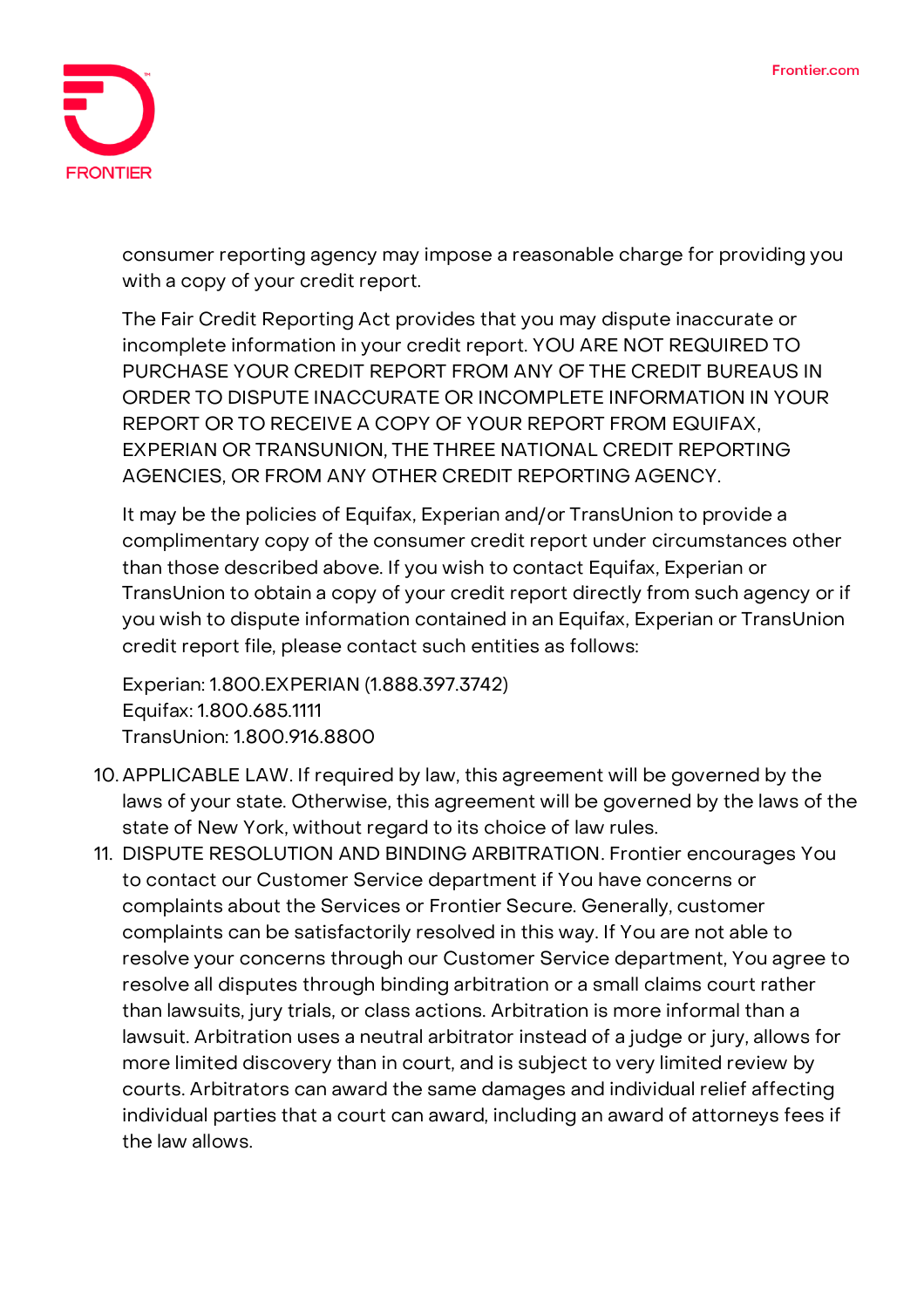

You and Frontier agree to arbitrate all disputes and claims between us including, but not limited to, all claims arising out of or relating to any aspect of our relationship, whether based in contract, tort, statute, fraud, misrepresentation or any other legal theory, that arose either before or during this or any prior Agreement, or that may arise after termination of this Agreement. Notwithstanding the foregoing agreement, Frontier agrees that it will not use arbitration to initiate debt collection against You except in response to claims You have made in arbitration. In addition, by agreeing to resolve disputes through arbitration, **You and Frontier agree to each unconditionally waive the right to a trial by jury or to participate in a class action, representative proceeding, or private attorney general action.**

Instead of arbitration, either party may bring an individual action in a small claims court for disputes or claims that are within the scope of the small claims court's authority. In addition, you may bring any issues to the attention of federal, state, or local agencies, including, for example, the Federal Communications Commission. Such agencies can, if the law allows, seek relief against us on your behalf. The Federal Arbitration Act governs the interpretation and enforcement of this provision, even after the agreement is terminated. In person arbitrations will take place at a location that the AAA selects in the state of your primary residence unless You and Frontier agree otherwise. In addition, the arbitration will be governed by the Commercial Arbitration Rules and the Supplementary Procedures for Consumer Related Disputes (collectively, "AAA Rules") of the American Arbitration Association ("AAA") and will be administered by the AAA. Procedure, rule and fee information is available from the AAA online at [www.adr.org,](http://www.adr.org/) by calling the AAA at 1.800.778.7879, or by calling Frontier at 1.877.462.7320, option 3. The arbitrator is bound by the terms of this Agreement. All issues are for the arbitrator to decide, except that issues relating to the scope and enforceability of the arbitration provision are for the court to decide. If your claim is for \$10,000 or less, You may choose whether the arbitration will be conducted solely on the basis of documents submitted to the arbitrator, through a telephonic hearing, or by an in person hearing as established by the AAA Rules. If your claim exceeds \$ 10,000, the right to a hearing will be determined by the AAA Rules. Regardless of the manner in which the arbitration is conducted, the arbitrator shall issue a reasoned written decision sufficient to explain the essential findings and conclusions on which the award is based.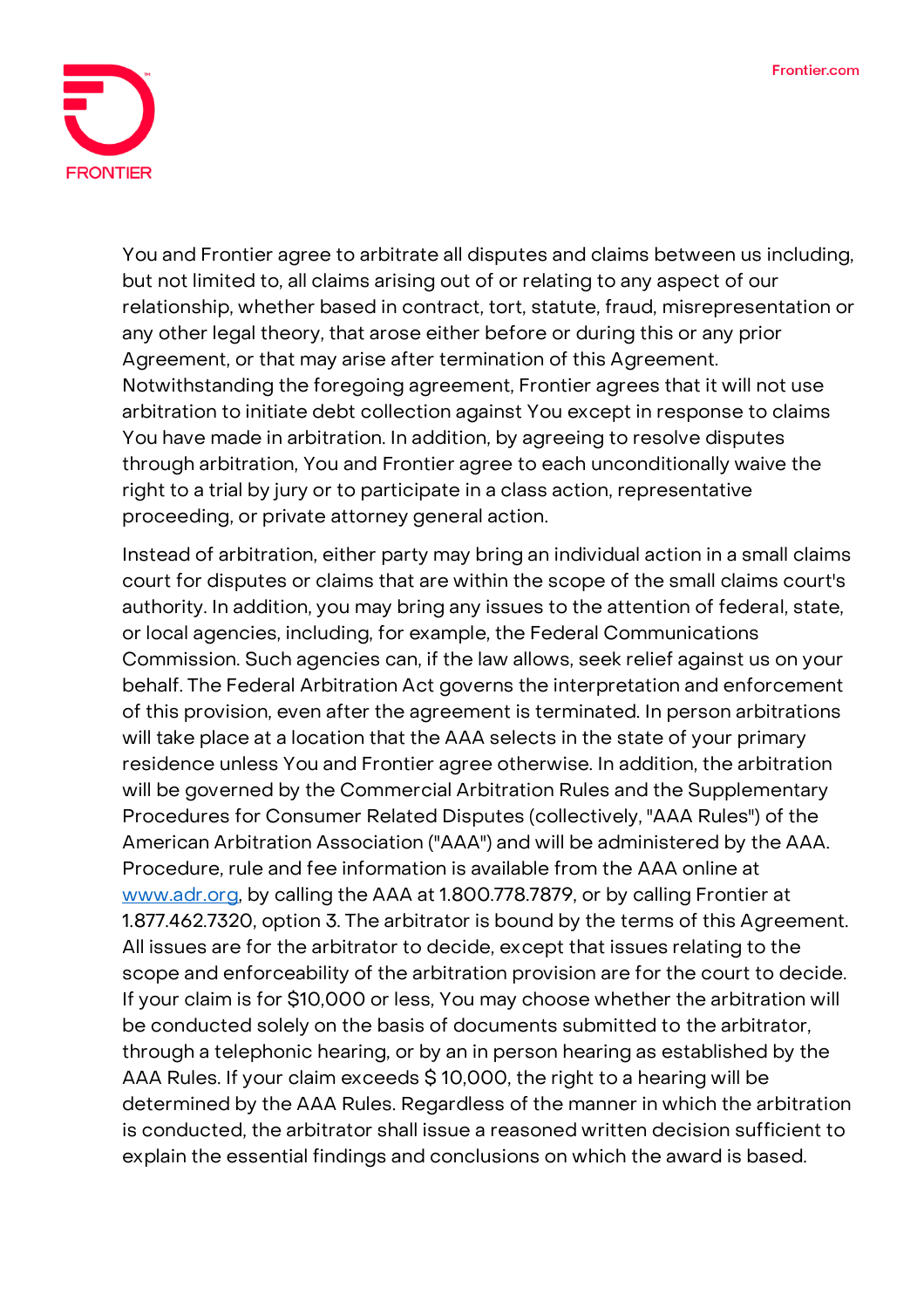

Frontier agrees to pay your AAA filing, administration, and arbitrator fees for claims for damages of up to \$10,000 and for claims for non-monetary relief up to the value of \$10,000, as measured from either your or Frontier's perspective. In addition, Frontier will not pay your share of the AAA fees if the arbitrator finds that either your claim or the relief sought is frivolous or brought for an improper purpose, as measured by the standards of Federal Rule of Civil Procedure 11(b). If Frontier offers to settle your dispute prior to appointment of the arbitrator and You do not accept the offer, and the arbitrator awards You an amount of money that is more than Frontier's offer but less than \$5000, then Frontier agrees to pay You double the arbitrator's award up to, but not more than, \$5000. If Frontier does not offer to settle your dispute prior to appointment of the arbitrator, and the arbitrator awards You an amount of money, then Frontier agrees to pay You double the arbitrator's award up to, but not more than, \$5000. Although Frontier may have a right to an award of attorneys' fees and expenses if it prevails, Frontier agrees that it will not seek such an award.

You and Frontier agree to seek only such relief—whether in the form of damages, an injunction, or other non-monetary relief—as is necessary to resolve any individual injury that either You or Frontier have suffered or may suffer. In particular, if either You or Frontier seek non-monetary relief, such relief must be individualized and may not affect individuals or entities other than You or Frontier. **You and Frontier agree that we each may bring claims against the other only in an individual capacity and not as a plaintiff or class member in any purported class, representative, or private attorney general proceeding.** The arbitrator may not consolidate more than one person's claims, and may not otherwise preside over any form of a class, representative, or private attorney general proceeding. **If a court decides that applicable law precludes enforcement of any of this paragraph's limitations as to a particular claim for relief, then that claim (and only that claim) must be severed from the arbitration and may be brought in court.** Further, an arbitrator's award and any judgment confirming it shall apply only to that specific case and cannot be used in any other case except to enforce the award itself.

12. **INDEMNIFICATION.** YOU AGREE TO INDEMNIFY, DEFEND AND HOLD HARMLESS FRONTIER, ITS OFFICERS, DIRECTORS, EMPLOYEES, AGENTS, LICENSORS, SUPPLIERS AND ANY SERVICEPROVIDERS OF INFORMATION OR SERVICES TO THE SITE FROM AND AGAINST ALL LOSSES, EXPENSES,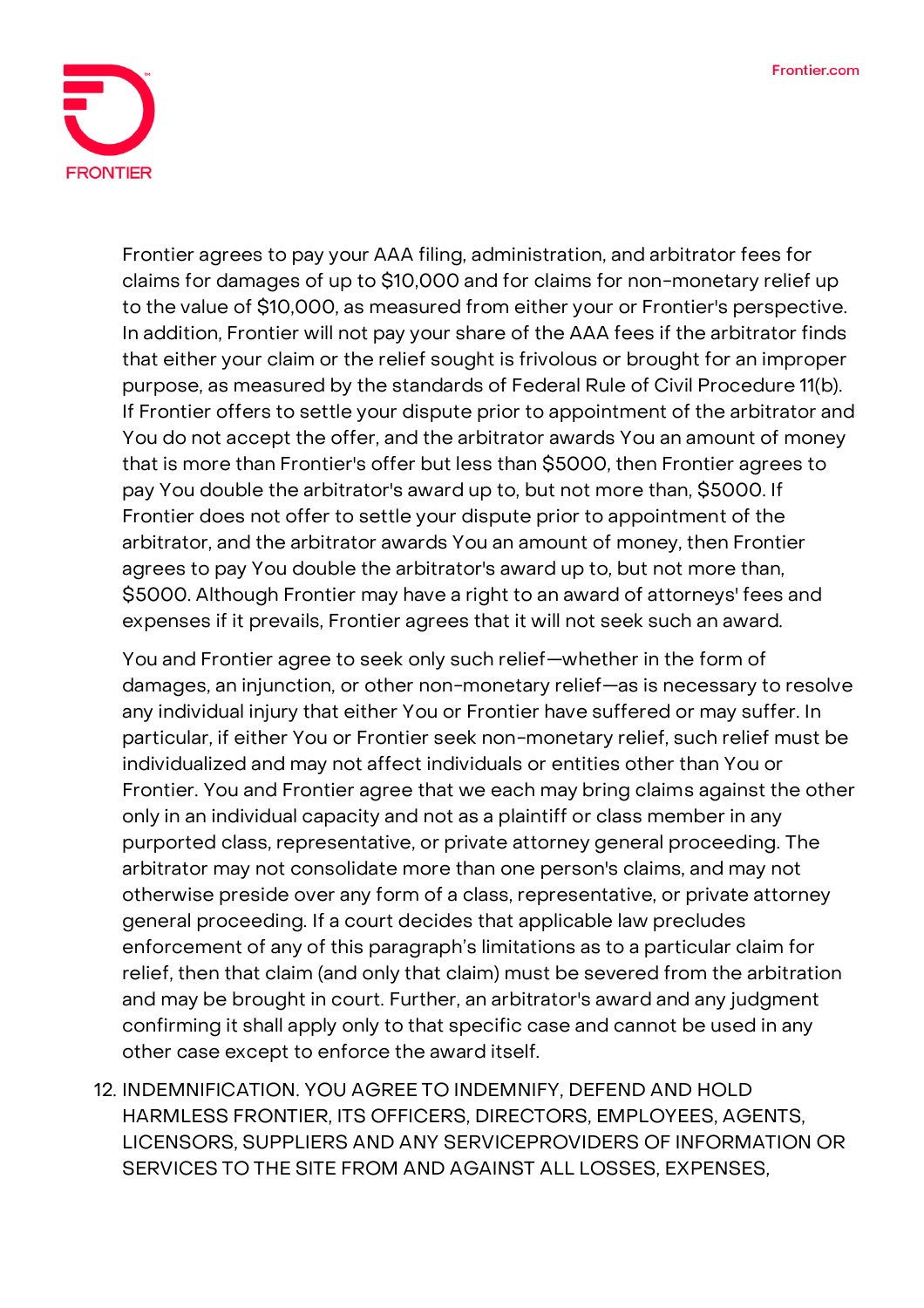

DAMAGES AND COSTS, INCLUDING REASONABLE ATTORNEYS' FEES, RESULTING FROM ANY VIOLATION OF THESE TERMS OF USE OR YOUR VIOLATION OF APPLICABLE LAWS, RULES OR REGULATIONS. IN THE EVENT THAT WE ARE SUBJECT TO ANY CLAIM FOR WHICH WE HAVE THE RIGHT TO BE INDEMNIFIED BY YOU, WE WILL HAVE THE RIGHT TO, AT YOUR EXPENSE, ASSUME THE EXCLUSIVE DEFENSE AND CONTROL OF ANY SUCH CLAIM, AND YOU WILL NOT IN ANY EVENT SETTLE ANY CLAIM WITHOUT OUR PRIOR WRITTEN CONSENT.

- 13. **YOUR PASSWORDS AND ACCOUNT SECURITY.** You agree and understand that you are responsible for maintaining the confidentiality of passwords associated with any account you use to access the Services. Accordingly, you agree that you will be solely responsible to us for all activities that occur under your account. If you become aware of any unauthorized use of your password or of your account, you agree to notify us immediately.
- **14. TERMINATION OF RELATIONSHIP**
	- A. These Terms of Use will continue to apply until terminated by either you or us as set out below.
	- B. If you want to terminate your legal agreement with us, you may do so, with our without cause, by (a) notifying us at any time and (b) closing your accounts for all of the Services which you use, where we have made this option available to you. Please contact us to close your account.
	- C. We may at any time terminate our legal agreement with you, with our without cause (and for any or no reason). We may also terminate our legal agreement with you if, among other reasons:
		- 1. you have breached any provision of the Terms of Use (or have acted in manner which clearly shows that you do not intend to, or are unable to comply with the provisions of the Terms of Use);
		- 2. we are required to do so by law (for example, where the provision of the Services to you is, or becomes, unlawful); or
		- 3. the provision of the Services to you by us is, in our opinion, no longer commercially viable.
	- D. If we terminate your Service without cause, Frontier will refund to you a pro rata portion of any fees already paid directly to Frontier for the Services that have yet to be provided. If this Agreement has not been terminated, it shall continue indefinitely, and you shall pay the corresponding fees for the Services. When this Agreement terminates, all of the legal rights, obligations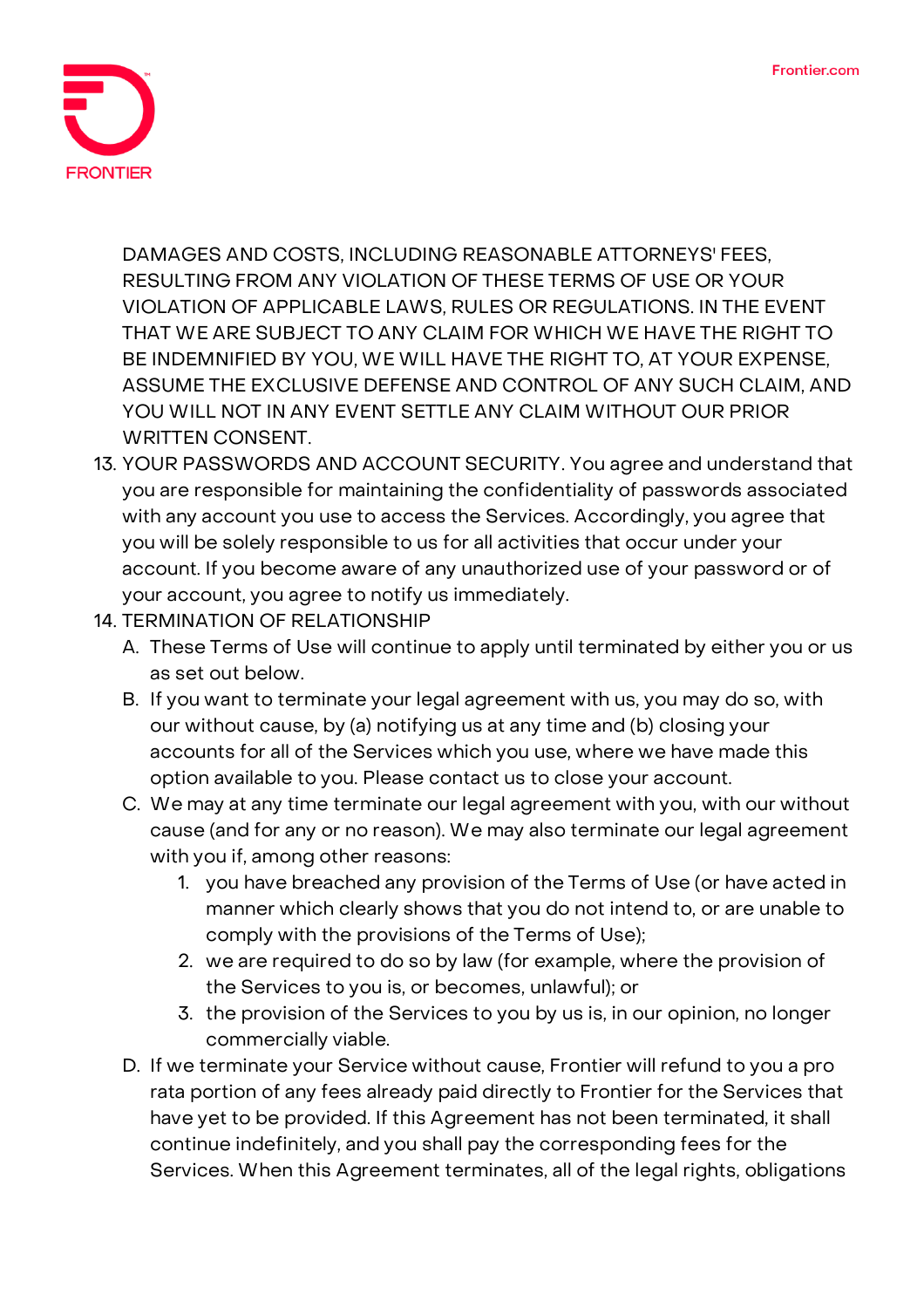

and liabilities that you and we have benefited from, been subject to (or which have accrued over time while the Agreement has been in force) or which are expressed to continue indefinitely, shall be unaffected by this termination and/or cessation, and the provisions of Sections 4, 5, 6 and 10-15, inclusive, shall continue to apply to such rights, obligations and liabilities indefinitely.

## **15. MISCELLANEOUS**

- A. No waiver of any breach of any provision of these Terms of Use or of any agreement with us will constitute a waiver of any prior, concurrent, or subsequent breach of the same or other provisions. All waivers must be in writing. If any court of competent jurisdiction finds any part or provision of these Terms of Use or of any other agreement between you and us to be invalid or unenforceable, such findings will have no effect on any other part or provision of these Terms of Use or any other agreement between you and us. All waivers must be in writing.
- B. We are not responsible for delay or failure to perform due to causes beyond our reasonable control.
- C. The Terms of Use constitute the whole legal agreement between you and us and govern your use of the Services (but excluding any services which we may provide to you under a separate written agreement), and completely replace any prior agreements between you and us in relation to the Services.
- D. You may not use, frame or utilize framing techniques to enclose any Frontier trademark, logo or other proprietary information, including the images found at the Site, the content of any text or the layout/design of any page or form contained on a page without Frontier's express written consent. Except as noted above, you are not conveyed any right or license by implication, estoppel, or otherwise in or under any patent, trademark, copyright, or proprietary right of Frontier or any third party.
- E. The Site contains many of the valuable trademarks, service marks, names, titles, logos, images, designs, copyrights and other proprietary materials owned, registered and used by Frontier and its subsidiaries, including but not limited to, the marks "Frontier," "Frontier Secure," "Frontier Secure Identify Protection" and others. Frontier and the Frontier Secure product names referenced in the Site are either trademarks, service marks or registered trademarks of Frontier Communications Corporation. Any unauthorized use of same is strictly prohibited and all rights in same are reserved by Frontier. No use of any Frontier trademark may be made by any third party without